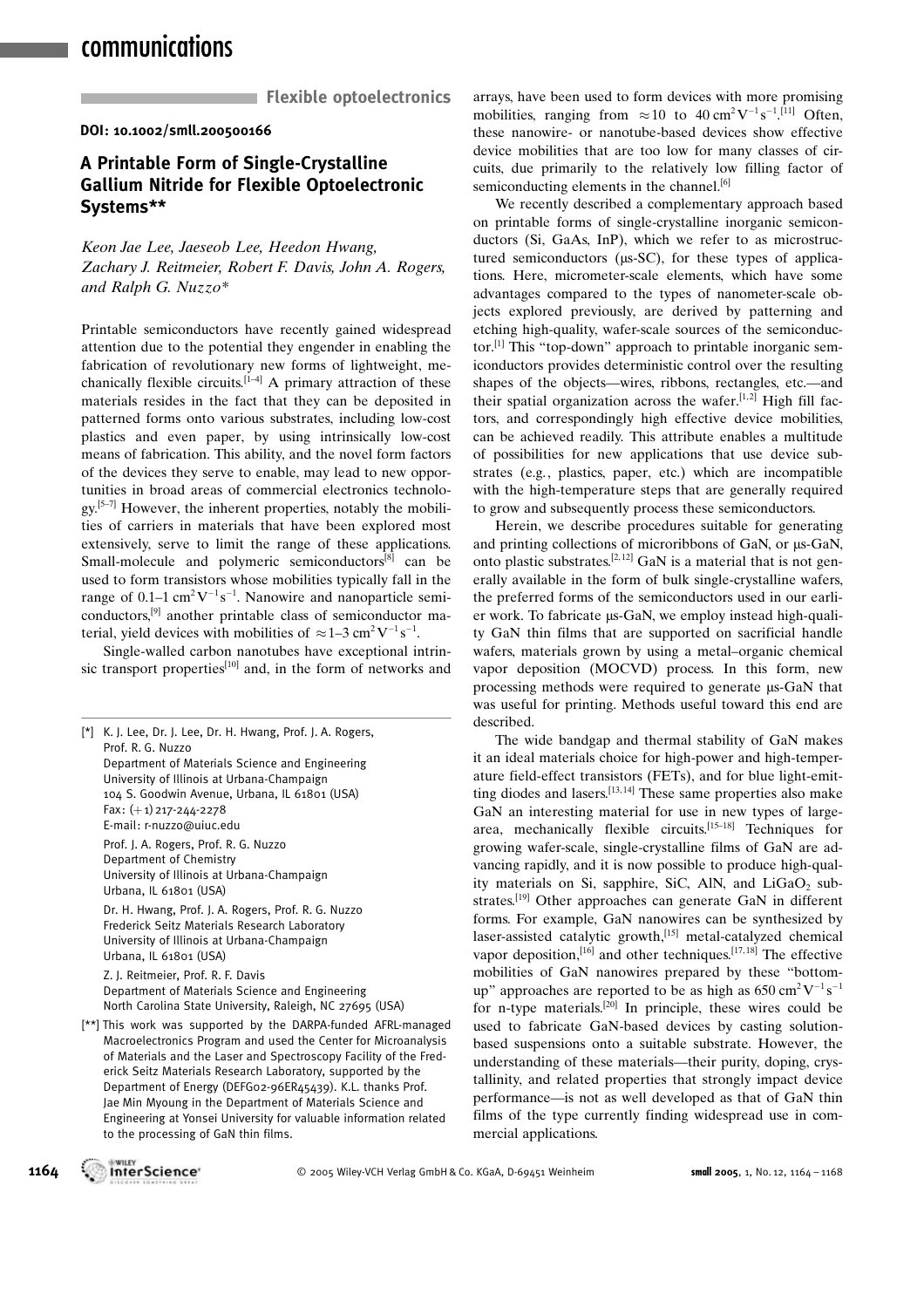Herein, we report a procedure for fabricating useful forms of freestanding micro/nanoelements of single-crystalline GaN ( $\mu$ s-GaN) and for printing them onto plastic substrates to produce simple types of flexible GaN devices. The protocol uses conventional photolithography and plasma etching of GaN thin films supported on Si(111) wafers to generate these structures, and a type of soft lithography process to print them onto a target substrate (see Figure 1).



Figure 1. Schematic illustration of the steps used to generate and transfer print µs-GaN onto plastic substrates: a) steps for fabricating the us-GaN; and b) steps for transfer printing the us-GaN onto a plastic substrate (poly(ethylene terephthalate), PET) coated with a thin layer of a photopolymer (polyurethane, PU). PDMS: polydimethylsiloxane; ICP: inductively coupled plasma; PR: photoresist.

The process starts with a high-quality thin film  $(0.4 \mu m)$ thick) of Si-doped GaN(0001) grown by MOCVD onto a  $Si(111)$  substrate bearing a 0.1-um-thick AlN buffer layer.<sup>[21]</sup> The buffer layer prevents meltback etching of the Si by Ga and also reduces the lattice mismatch between the GaN and Si layers.<sup>[22]</sup> The photoluminescence (PL) spectrum (Figure 2a) shows a main peak with a photon energy of 3.382 eV and a full width at half maximum (FWHM) of 80 meV. Previous work has attributed such emission to an exciton bound to a neutral shallow donor.<sup>[23]</sup> The spectrum also reveals a broad defect-related yellow luminescence, with maximum emission at about 2.25 eV.



Figure 2. a) Photoluminescence (PL) spectrum of the GaN film on a Si(111) substrate at room temperature. A He–Cd laser excitation source (325 nm, 50 mW, room temperature) was used for these experiments. b) Cross-sectional TEM image of GaN/AlN/Si. c) HRTEM image of the interface between AlN and Si(111). d) HRTEM image of the interface between GaN and AlN. The insets in (c) and (d) are TEM diffraction patterns.

The lattice mismatch between the GaN and AlN-buffered Si substrate was observed to induce threading dislocations—lines of crystal defects that start at the substrate and propagate vertically up to the surface.<sup>[19]</sup> Figure 2b shows a bright-field transmission electron microscopy (TEM) image taken under two beam conditions, which illustrates the nature and density of these dislocations. Figures 2c and d show high-resolution (HR) micrographs that reveal the interfacial microstructure of the as-grown material. The cubic Si lattice is imaged along the [110] zone axis, and it can be seen that the AlN/GaN (with wurtzite structures) are along the  $[11\bar{2}0]$  zone axes, as determined from the characteristic TEM diffraction patterns shown as the insets. These TEM micrographs indicate that the epilayers have a highly crystalline quality and that the GaN/AlN and AlN/Si interfaces are atomically flat.

To generate a printable form of  $\mu$ s-GaN from these films, photolithography was used to define an etch mask of photoresist  $(PR)$  in the shapes desired for the  $\mu$ s-SC objects. An inductively coupled plasma (ICP) was used to etch the unmasked regions of GaN/AlN through to the underlying silicon substrate. After stripping the PR, an isotropic wet etchant (a mixture of hydrofluoric acid  $(HF)$ ,  $HNO<sub>3</sub>$ , and deionized (DI) water) was then used to undercut the GaN/ AlN and release it from the underlying Si. The resulting freestanding elements can be collected, suspended in solution, and used to form device components via casting or wet-printing methods (see Figure 1 a). An attractive alternative approach uses a soft lithographic, dry-transfer method to place the  $\mu$ s-GaN directly onto the substrate (see Figure 1b).<sup>[4]</sup> To do so, the samples are etched in the Si wet etchant without agitation. Hence, the GaN ribbons do not float free from the wafer when the Si is undercut, but bond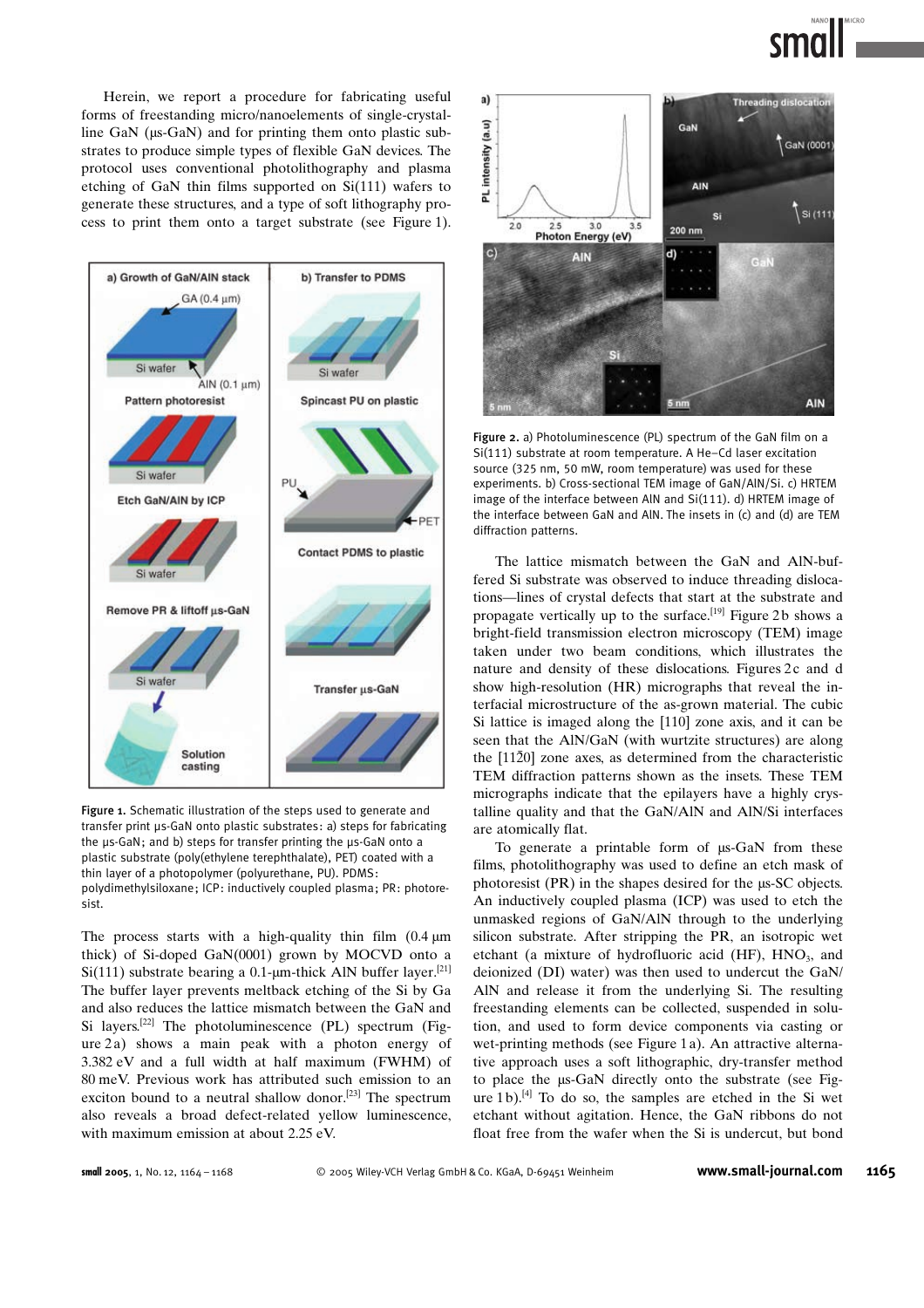# communications

weakly to it instead. A conformable polydimethylsiloxane (PDMS) transfer element is then used to contact the supported GaN elements. A strong van der Waals bond forms between the PDMS and the  $\mu$ s-GaN, which allows the  $\mu$ s-GaN ribbons to be lifted from the Si substrate when the PDMS is peeled away. This "inked" PDMS is then used to transfer the  $\mu$ s-GaN to the substrate, which in this case consists of a sheet of poly(ethylene terephthalate) (PET) coated with a thin film of polyurethane (PU) partially cured by exposure to a UV lamp. With the PDMS/ $\mu$ s-GaN in contact with the PU-coated side of the sheet, a second UV exposure through the PET is used to fully cure the PU. Peeling back the PDMS results in the transfer of the µs-GaN elements to the plastic substrate.

Figures 3 a and b present optical and scanning electron micrographs of freestanding  $\mu$ s-GaN after release from the



Figure 3. a) Optical microscopy images of freestanding  $\mu$ s-GaN objects transferred to a new Si wafer by solution casting. b) Scanning electron microscopy (SEM) images of us-GaN ribbons transfer-printed onto a PU-coated PET substrate. c) A bright-field (BF) TEM image of the freestanding us-GaN. Inset: a BF TEM image of a GaN thin film on a Si substrate prior to processing. d) A PL spectrum taken from the freestanding µs-GaN ribbons at room temperature.

Si carrier. Figure 3 a shows optical microscopy images of ribbons deposited on a Si wafer by solution casting from a  $\mu$ s-GaN suspension in DI water. Note the mechanical flexibility of the 500-nm-thick  $\mu$ s-GaN ribbons observed in this image (bending radii as much as  $100 \mu m$ , corresponding to strains of  $\approx 0.25\%$ , see below). Figure 3b shows scanning electron micrographs of  $\mu$ s-GaN ribbons transferred by the dry-printing method onto PU/PET. The pattern transfer exploits the differences in adhesion that result from GaN contacts made with a fully cured PDMS stamp on the one hand, and with a PU resin (that is subsequently cured) on the other. The peeling force developed between the PDMS and  $\mu$ s-GaN (a value estimated to be  $\approx 1 \text{ N m}^{-1}$  at a peel rate of 0.01 ms<sup>-1</sup>) is sufficient to remove the etched  $\mu$ s-GaN from the handle wafer, whereas far stronger interactions (and probably covalent bonding) of the GaN with the fully cured PU serve to transfer the  $\mu$ s-GaN from the PDMS to the plastic substrate.<sup>[23]</sup> The misalignment seen in the pattern of GaN ribbons (4- $\mu$ m-wide stripes separated by distances of 6  $\mu$ m) is caused by a slight movement of the ribbons during the wetetching step.

These results illustrate a useful aspect of the etching process developed here, namely, that it is possible to optimize the etching processes in ways that leave the etched us-GaN objects weakly bonded to the handle wafer with minimal losses in registration. We do not fully understand the chemistry involved, but our belief is that it may be due to a hydrophobic contact mechanism that develops as a result of the adsorption of surfactants present in the etching solution. Additional steps can be added to prevent this movement but, to facilitate the processing, they were not included in this demonstration.<sup>[12a]</sup> Figure 3c shows a plan-view, brightfield TEM image of the freestanding  $\mu$ s-GaN ribbons and a representative section of a GaN film on the Si carrier substrate before processing (inset). The densities of the dislocations, determined from quantitative analyses of the micrographs, were found to be about  $3 \times 10^{10}$  cm<sup>-2</sup> in each case. This observation is consistent with negligible structural damage being inflicted during the fabrication processes. Figure 3d shows a PL spectrum measured for a collection of freestanding ribbons and reference data for a GaN film after etching by ICP. We believe the differences observed here are likely due to the contribution of ribbons that have the AlN side facing up; emission from the AlN/GaN interface related to point defects is expected to increase the yellow luminescence.[24]

We tested the impact of mechanical flexure on the electrical properties of  $\mu$ s-GaN structures supported on a plastic substrate. Figure 4 shows the results of electrical measurements made using a simple a two-terminal diode device.<sup>[2,25,26]</sup> The right-hand image of Figure 4a shows  $\mu$ s-GaN ribbons at a bending radius  $(R)$  of 2.5 cm. Figure 4b shows a series of current–voltage  $(I-V)$  curves obtained as a function of the bending radius. The corresponding  $I-V$ curves measured after relaxing the sample are given in Figure 4 c. Although the currents are slightly reduced after the first bending cycle (the current was 16% smaller than that recorded from the device before bending), stable responses are seen after multiple subsequent bending cycles. The small differences among these I–V curves suggest that no ribbons were broken even when the bending radius of the substrate reached 2.5 cm (which corresponds to an approximate strain in the GaN of 0.36%). SEM images of ribbons taken during bending tests (Figure 4 a) confirmed this conclusion. We believe the initial current reduction was caused by a slight change in the properties of the metal–GaN contacts.

In summary, we have demonstrated a "top-down" fabrication approach to generating high-quality GaN microstructures that can be printed by solution-casting or dry-transfer methods onto plastic substrates. Simple, two-terminal devices made with these GaN elements show electrical behavior that does not depend strongly on bending for the range of bending radii investigated here. The technology has the potential to offer device attributes that can complement those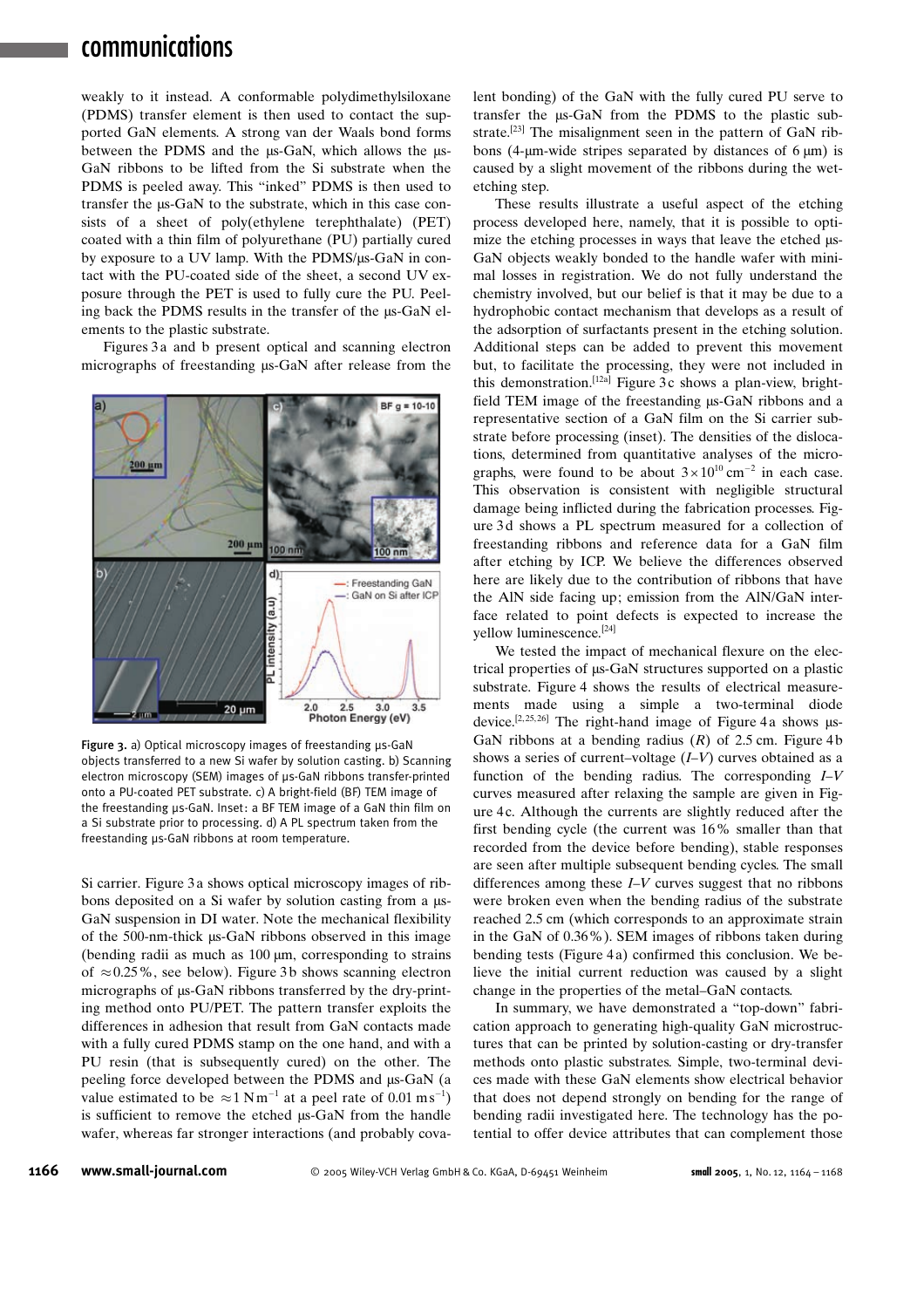

Figure  $4.$  a) Schematic illustration of a bent  $\mu$ s-GaN ribbon on a plastic sheet (left), and SEM image of a model two-terminal device at a bending radius of 2.5 cm (right). The metal area is artificially colored for ease of viewing. The inset on the right is an optical image of the unstrained device. Electrical contacts of Ti/Au (40 nm/10 nm) were used; the device channel was 50  $\mu$ m long. b) Current–voltage ( $I-V$ ) curves recorded at different bending radii in normal dark conditions. c) I–V curves obtained when the plastic sheet was returned to its unbent condition after different bending radii.

achieved by nanowire-based approaches.[27] In addition to the very simple devices shown here, the fabrication of highperformance transistors and LEDs should also be possible, a prospect that will be examined in future work. Our results suggest that the integration of  $\mu$ s-SC materials of different types onto a single substrate may enable innovative opportunities for designing the next generation of lightweight displays, devices for mobile computing, and information-storage systems.

### Experimental Section

Growth of GaN: The Si(111) substrate was dipped into a 10% HF solution for 10 min to remove the native oxide and blown dry with  $N_2$  just prior to loading into a cold-wall, verticalpancake-style, RF inductively heated MOCVD system. The 0.1-

um-thick AIN buffer layer and the 0.4-um-thick GaN film layer with carrier concentration of  $2 \times 10^{18}$  cm<sup>-3</sup> were grown on a Si(111) substrate within the susceptor temperature ranges of 1080–1120 and 980–1020 $\degree$ C, respectively, at a total pressure of 45 torr. Triethylaluminum (20.25  $\mu$ molmin<sup>-1</sup>), triethylgallium (23.29  $\mu$ molmin<sup>-1</sup>), and NH<sub>3</sub> (1.5 standard Lmin<sup>-1</sup> (slm)) precursors were used in combination with a H<sub>2</sub> (3 slm) diluent.<sup>[21]</sup> Micrographic analyses were carried out using a JEOL 2010F microscope operating at 200 kV.

Fabrication and transfer of us-GaN: Photolithography (Shipley 1805, 3000 rpm for 30 s) was used to pattern the GaN by exposing the resist in the desired geometry followed by ICP etching (Plasmatherm,  $Cl<sub>2</sub>/BCl<sub>3</sub>=18:2$  sccm, pressure = 2 mtorr, DC power=600 W, etch rate=18 nmmin<sup>-1</sup> for 30 min) to remove the exposed GaN. After removing the photoresist with acetone, the underlying Si was etched away with a  $HF/HNO<sub>3</sub>$  solution (HF/  $HNO<sub>3</sub>/H<sub>2</sub>O = 1:2:3$  for  $\approx$  2 min). A flat Sylgard 184 PDMS slab (Dow Corning) was then placed into conformal contact with the wafer to pick up the us-GaN. A PET sheet (180 um thickness, Mylar film, Southwall Technologies) was coated with PU (Norland optical adhesive 73) by spin-casting the prepolymer at 3000 rpm for 30 s and curing for 1 min using a UV lamp (home-built ozone-active mercury lamp, 173  $\mu$ W cm<sup>-2</sup>). The PDMS stamp with the µs-GaN was then brought into contact with the PU-coated side of the PET. A second UV exposure was performed for 1 min through the PET side. Finally, the PDMS was peeled from the plastic substrate, thus transferring the µs-GaN to the flexible substrate.

Fabrication of a two-terminal  $\mu$ s-GaN device on PET: The device structure was fabricated on a PET sheet. SU-8 5 (Micro-Chem) with 66 vol% SU-8 2000 thinner was spun onto the plastic sheet at 3000 rpm for 30 s. The SU-8 epoxy was then precured at 60 $\degree$ C on a hot plate for  $\approx$  1 min. Bringing the PDMS stamp with the µs-GaN on its surface into contact with the epoxy layer for 30 s and then peeling back the PDMS led to the transfer of the µs-GaN to the epoxy surface. The SU-8 epoxy was then fully cured at 115 $\degree$ C for 2 min, exposed to UV/ozone (UVO) from both the front and the back of the plastic substrate for 10 s, and postbaked at 115 $\degree$ C for 2 min. A Ti/Au layer (40 nm/10 nm) was then deposited by electron-beam evaporation and patterned with a photoresist (AZ 5214) by using photolithography. The exposed gold areas were then etched in TFA Gold Etch (Transene), and the titanium layer was etched by a 1% HF solution to form two electrical contacts. The strain values described in the text were calculated using Equation  $(1):^{[28]}$ 

Strain = 100 × 
$$
\frac{(Thichness of PET + Thichness of GaN)}{2 \times R_c}
$$
 (1)

where  $R_c$  corresponds to the radius of curvature. These calculations reflect two cases: the first for µs-GaN supported on a PET substrate (total thickness  $\approx$  180 µm); the second for µs-GaN as a freestanding object (total thickness =  $0.5 \mu m$ ).

### Keywords :

gallium · nitrides · optoelectronics · printing · semiconductors